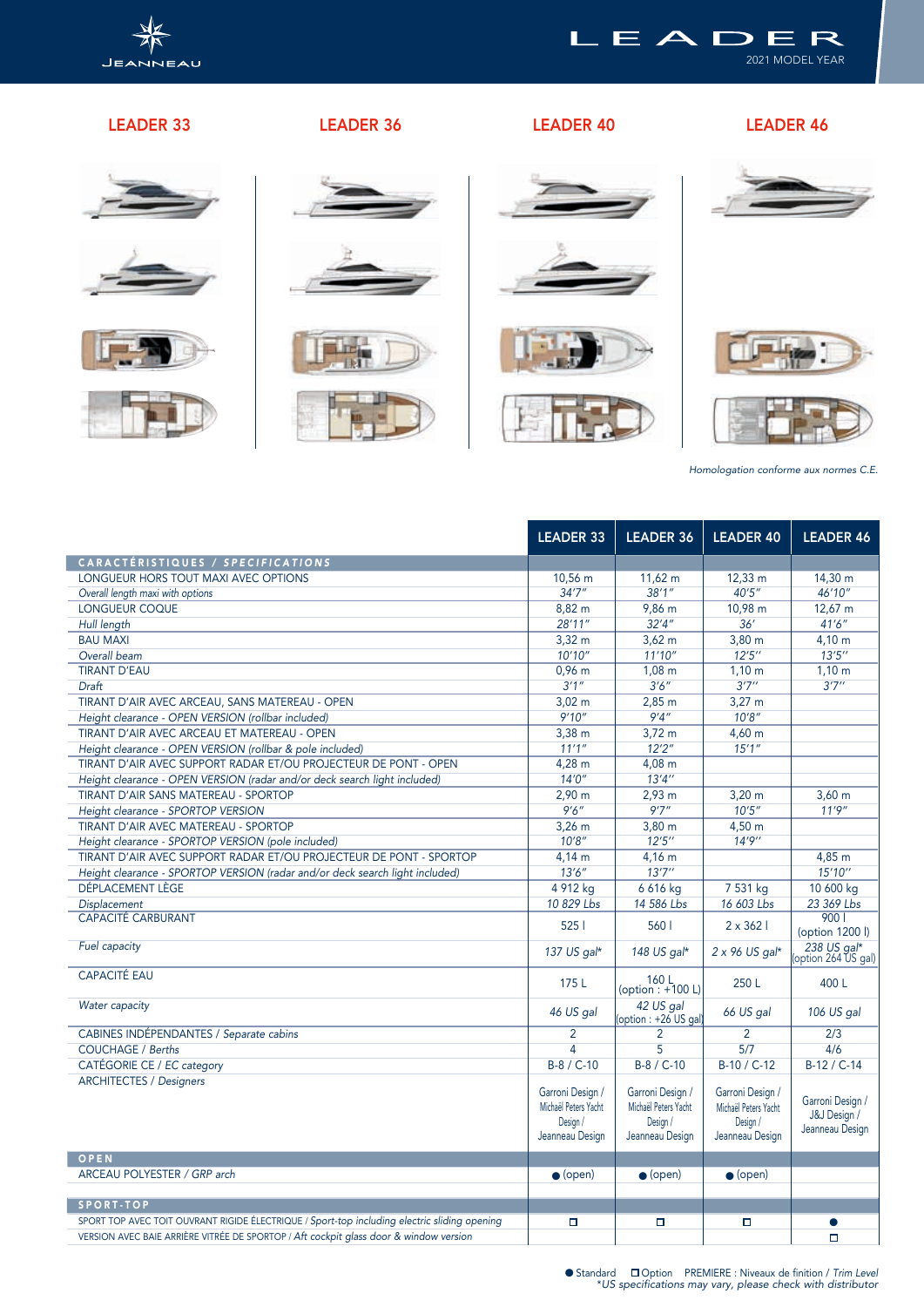|                                                                                                                                                                                     | <b>LEADER 33</b>                   | <b>LEADER 36</b>            | <b>LEADER 40</b>                                 | <b>LEADER 46</b>                                 |
|-------------------------------------------------------------------------------------------------------------------------------------------------------------------------------------|------------------------------------|-----------------------------|--------------------------------------------------|--------------------------------------------------|
| <b>MOTORISATION INBOARD / ENGINE</b>                                                                                                                                                |                                    |                             |                                                  |                                                  |
| MERCRUISER 2X 4,5L MPI (2X 250CV) DTS - BRAVO 3                                                                                                                                     | $\bullet$                          |                             |                                                  |                                                  |
| MERCRUISER 2X 4,5L MPI (2X 250CV) DTS - BRAVO 3 + AXIUS                                                                                                                             |                                    |                             |                                                  |                                                  |
| MERCRUISER 2X 6,2L MPI (2X 300CV) DTS - BRAVO 3<br>MERCRUISER 2X 6,2L MPI (2X 300CV) DTS - BRAVO 3 + AXIUS                                                                          |                                    | $\bullet$                   | $\bullet$                                        |                                                  |
| MERCRUISER 2X3,0L (2X270CV) - DIESEL                                                                                                                                                |                                    |                             |                                                  |                                                  |
| MERCRUISER 2X3,0L (2X270CV) - DIESEL + JOYSTICK                                                                                                                                     |                                    |                             |                                                  |                                                  |
| VOLVO 2X D3-220 DP (2X 220 CV)                                                                                                                                                      | $\bullet$<br>$\bullet$             |                             |                                                  |                                                  |
| VOLVO 2X D3-220 DP (2X 220 CV) + JOYSTICK<br>VOLVO 2X D4-270 DP (2X 270 CV)                                                                                                         |                                    | $\bullet$                   |                                                  |                                                  |
| VOLVO 2X D4-270 DP (2X 270 CV) + JOYSTICK                                                                                                                                           |                                    |                             |                                                  |                                                  |
| VOLVO 2X D4-300 DP (2X 300 CV)                                                                                                                                                      |                                    | $\bullet$                   | $\bullet$                                        |                                                  |
| VOLVO 2X D4-300 DP (2X 300 CV) + JOYSTICK                                                                                                                                           |                                    | ●                           | $\bullet$                                        | $\bullet$                                        |
| VOLVO 2X D6-380 DP (2X 380 CV)<br>VOLVO 2X D6-380 DP (2X 380 CV) + JOYSTICK                                                                                                         |                                    |                             | $\bullet$                                        |                                                  |
| VOLVO 2X IPS 600 (2X D6-440 CV) + JOYSTICK                                                                                                                                          |                                    |                             |                                                  |                                                  |
|                                                                                                                                                                                     |                                    |                             |                                                  |                                                  |
| NAVIGATION-SECURITE / NAVIGATION-SAFETY<br>COMMANDES ÉLECTRIQUES MOTEUR / Engine electric remote control                                                                            | $\bullet$                          | $\bullet$                   | $\bullet$                                        | $\bullet$                                        |
| TABLEAU ÉLECTRIQUE / Electrical instruments switches                                                                                                                                |                                    |                             | $\bullet$                                        | $\bullet$                                        |
| GUINDEAU ÉLECTRIQUE / Electric windlass                                                                                                                                             | <b>PREMIERE</b>                    | $\bullet$                   | $\bullet$                                        | ●                                                |
| GUINDEAU ÉLECTRIQUE AVEC CABESTAN / Electric windlass with drum                                                                                                                     |                                    |                             |                                                  | □<br>$\Box$                                      |
| COMPTEUR DE CHAÎNE ET COMMANDE DU GUINDEAU AU POSTE DE PILOTAGE / Chain counter and control of windlass from pilot station<br>COMPAS DE ROUTE / Compass                             | $\bullet$                          | о<br>$\bullet$              | о<br>●                                           |                                                  |
| FEUX DE NAVIGATION / Navigation lights                                                                                                                                              |                                    |                             | $\bullet$                                        | $\bullet$                                        |
| AVERTISSEUR SONORE / Horn                                                                                                                                                           | <b>PREMIERE</b>                    | <b>PREMIERE</b>             | $\bullet$                                        |                                                  |
| FLAPS ÉLECTRIQUES / Electric trim tabs                                                                                                                                              | □<br>$\Box$                        | □<br>$\Box$                 | $\Box$<br>$\Box$                                 | <b>PREMIERE</b>                                  |
| ZIP WAKE FLAPS AUTOMATIQUES / ZIP WAKE trim tabs<br>ESSUIE-GLACE TRIBORD / Starboard windscreen wiper                                                                               | $\Box$ (open)/ $\bullet$ (Sportop) | $\bullet$                   | $\bullet$                                        | □<br>$\bullet$                                   |
| ESSUIE-GLACE BÂBORD / Port windscreen wiper                                                                                                                                         | □ (open)/●(Sportop)                | $\bullet$                   |                                                  | $\bullet$                                        |
| DÉSEMBUEUR DE PARE-BRISE / Windscreen defogger                                                                                                                                      | (open)/ □ (Sportop)                |                             | • (Sportop)                                      | $\bullet$                                        |
| PROJECTEUR DE PONT / Search light<br>PROPULSEUR D'ÉTRAVE / Bow thruster                                                                                                             | □<br>□                             | □<br>$\Box$                 | □<br>$\Box$                                      | $\Box$<br>$\Box$                                 |
| POMPES DE CALE ÉLECTRIQUE ET MANUELLE / Electric and manual bilge pumps                                                                                                             | $\bullet$                          | $\bullet$                   | $\bullet$                                        | $\bullet$                                        |
| ANTENNE TV / TV antenna                                                                                                                                                             | о                                  | $\Box$                      | $\Box$                                           | $\Box$                                           |
| RAYMARINE ECRAN AXIOM 9 RV, MULTIFONCTION 9" TACTILE / RAYMARINE Axiom 9RV multifonction 9" touch display                                                                           | <b>ELECTRONIC PACK</b>             | <b>ELECTRONIC PACK</b>      |                                                  |                                                  |
| RAYMARINE ECRAN AXIOM 12 RV, MULTIFONCTION 12" TACTILE / RAYMARINE Axiom 12RV multifonction 12" touch display<br>RAYMARINE SONDE P79 / RAYMARINE P79 Depth transducer               | □<br><b>ELECTRONIC PACK</b>        | □<br><b>ELECTRONIC PACK</b> | <b>ELECTRONIC PACK</b><br><b>ELECTRONIC PACK</b> | <b>ELECTRONIC PACK</b><br><b>ELECTRONIC PACK</b> |
| RAYMARINE CLEAR CRUISE / RAYMARINE Clear Cruise                                                                                                                                     |                                    | □                           | □                                                | □                                                |
| RAYMARINE VHF / RAYMARINE VHF                                                                                                                                                       | $\Box$                             | $\Box$                      | $\Box$                                           | $\Box$                                           |
| RAYMARINE EMETTEUR-RÉCEPTEUR AIS / RAYMARINE AIS Transceiver                                                                                                                        | $\Box$                             | $\Box$                      | $\Box$<br>$\Box$                                 | $\Box$                                           |
| RAYMARINE RÉPÉTITEUR DE PILOTE P70RS DANS LA TIMONERIE / RAYMARINE Autopilot control unit P70RS in the wheelhouse<br>RAYMARINE PILOTE AUTO / RAYMARINE Auto Pilot                   | $\Box$<br>О                        | $\Box$<br>о                 | $\Box$                                           | о<br>$\Box$                                      |
| RAYMARINE RADAR DIGITAL QUANTUM 2 / RAYMARINE Digital Radar QUANTUM 2                                                                                                               |                                    | $\Box$                      | $\Box$                                           | $\Box$                                           |
| RAYMARINE RADAR QUANTUM / RAYMARINE QUANTUM Radar                                                                                                                                   | $\Box$                             |                             |                                                  |                                                  |
| VOLVO TRIM AUTOMATIQUE / VOLVO Automatic Trim                                                                                                                                       | $\bullet$<br>$\bullet$             | $\bullet$<br>●              | $\bullet$<br>$\bullet$                           | $\bullet$<br>$\bullet$                           |
| VOLVO TRIP COMPUTER / VOLVO Trip Computer<br>VOLVO DIGITAL POSITIONING SYSTEM ( DPS ) / VOLVO Digital Positioning System ( DPS )                                                    |                                    |                             |                                                  | □                                                |
| VOLVO EASY CONNECT / VOLVO Easy Connect                                                                                                                                             | $\Box$                             | о                           | о                                                | $\Box$                                           |
| VOLVO SYSTÈME D'EXTINCTION AUTOMATIQUE / VOLVO Automatic Emergency Engine Stop System                                                                                               |                                    |                             |                                                  | $\Box$                                           |
| <b>EQUIPEMENTS DE PONT / DECK EQUIPMENT</b>                                                                                                                                         |                                    |                             |                                                  |                                                  |
| BALCONS INOX SEMI-OUVERTS À L'ÉTRAVE / Forward opening stainless steel pulpit                                                                                                       | 0                                  |                             | ●                                                | ●                                                |
| LISTON DE PROTECTION DE COQUE / Hull rubrail                                                                                                                                        | ●                                  | ●                           | $\bullet$                                        | ●                                                |
| FERRURE D'ÉTRAVE POUR ANCRE À POSTE / Stainless steel bow anchor fitting<br>PLATEFORME D'ÉTRAVE AVEC ÉCHELLE INTÉGRÉE / Bow platform with ladder                                    | о                                  |                             |                                                  |                                                  |
| PUITS À CHAÎNE AUTOVIDEUR / Self draining anchor locker                                                                                                                             | ●                                  |                             |                                                  |                                                  |
| TAQUETS D'AMARRAGE AVANT / Forward mooring cleats                                                                                                                                   |                                    |                             |                                                  |                                                  |
| TAQUETS DE GARDE / Midship mooring cleats                                                                                                                                           | $\bullet$                          |                             |                                                  |                                                  |
| TAQUETS D'AMARRAGE ARRIÈRE / Stern mooring cleats<br>TAQUETS D'AMARRAGE CROISÉ / Stern mooring cleats for cross docking                                                             | <b>COMFORT PACK</b>                | <b>COMFORT PACK</b>         |                                                  |                                                  |
| MAINS COURANTES DE COCKPIT / Cockpit handrails                                                                                                                                      |                                    |                             | ●                                                | a                                                |
| MAINS COURANTES DE PASSAVANT / Sportop handrails                                                                                                                                    | $\bullet$                          | $\bullet$                   | $\bullet$                                        | ●                                                |
| MAINS COURANTES DE PLATEFORME ARRIÈRE / Aft platform handrail                                                                                                                       | $\bullet$<br>$\Box$                | $\bullet$<br>$\Box$         | $\bullet$<br>$\Box$                              | $\Box$                                           |
| SYSTÈME DE MOUILLAGE ARRIÈRE / Aft mooring system with windlass and stern roller<br>KIT AMARRAGE / Mooring kit                                                                      | $\Box$                             | $\Box$                      | $\Box$                                           | $\Box$                                           |
| KIT MOUILLAGE / Anchoring kit                                                                                                                                                       | $\Box$                             | $\Box$                      | $\Box$                                           | $\Box$                                           |
| EMPLACEMENT POUR LE RADEAU DE SURVIE / Life raft storage                                                                                                                            | $\bullet$                          | $\bullet$                   | ●                                                | $\bullet$                                        |
| DÉCO DE COQUE "TOTAL COVERING"/ "Total covering" on the hull                                                                                                                        | □                                  | о                           | о                                                | □                                                |
| <b>CONFORT EXTERIEUR / EXTERIOR COMFORT</b>                                                                                                                                         |                                    |                             |                                                  |                                                  |
| SELLERIE DE COCKPIT COLORIS CARBON WHITE / Cockpit upholstery in Carbon White                                                                                                       | $\bullet$                          | $\bullet$                   | $\bullet$                                        | $\bullet$                                        |
| SELLERIE DE COCKPIT COLORIS CAMEL WHITE / Cockpit upholstery in Camel White<br>SELLERIE DE COCKPIT PREMIUM MACADAMIA-ICE-TWISTER BLACK AVEC MOUSSES DRAINANTES / Cockpit upholstery | о                                  | о                           | о                                                | о                                                |
| PREMIUM Silvertex Macadamia - Ice - Twister Black with self-draining foam                                                                                                           | $\Box$                             | □                           | □                                                | □                                                |
| SELLERIE DE COCKPIT PREMIUM BEIGE-ICE-TWISTER BLACK AVEC MOUSSES DRAINANTES /                                                                                                       |                                    |                             |                                                  |                                                  |
| Cockpit upholstery PREMIUM Silvertex Beige - Ice - Twister Black with self-draining foam                                                                                            | п                                  | $\Box$                      | п                                                | п<br>$\bullet$                                   |
| BAIN DE SOLEIL ARRIÈRE / Permanent aft sunbath<br>DOSSIERS (ARRIÈRE ET LATÉRAL) RABATTABLES EN BAIN DE SOLEIL / Folding aft & lateral backrests to convert aft bench into sundeck   | $\bullet$                          | $\Box$ (Lounge version)     |                                                  |                                                  |
| BAIN DE SOLEIL DE COCKPIT (TABLE TELESCOPIQUE REPLIABLE INCLUSE) / Sunpad in cockpit (including telescopic cockpit table)                                                           | □                                  |                             | $\Box$ (Lounge version)                          | $\Box$                                           |
| BAIN DE SOLEIL AVANT / Forward sundeck                                                                                                                                              | о                                  |                             |                                                  |                                                  |
| BAIN DE SOLEIL AVANT AVEC DOSSIERS RELEVABLES / Forward sundeck with lifting backrests<br>CONFIGURATION BAIN DE SOLEIL "CHAISE LONGUE" / Front sundeck "chaise longue"              | п                                  | о                           | о                                                | п                                                |
| CANOPI DE BAIN DE SOLEIL AVANT DARK SMOKE / Canopy in front sunpad Dark Smoke                                                                                                       |                                    |                             |                                                  | □                                                |
| BANQUETTE DE PILOTAGE / Pilot bench                                                                                                                                                 | $\bullet$                          |                             |                                                  |                                                  |
| MARCHE AMOVIBLE AU POSTE DE PILOTAGE / Removable step at helm station                                                                                                               |                                    | $\bullet$ (Sportop)         | <b>PREMIERE</b>                                  | <b>PREMIERE</b>                                  |
| BANQUETTE COPILOTE FACE À LA MER / Copilot bench facing the sea<br>MÉRIDIENNE POUR COPILOTE / Meridienne for copilot                                                                | nécessite option table repliable)  | 0                           | $\bullet$                                        | $\bullet$                                        |
| DOSSIER RELEVABLE POUR MÉRIDIENNE À BABORD / Lifitng backrest for meridienne on portside                                                                                            |                                    | о                           | $\Box$                                           |                                                  |
| FENÊTRE OUVRANTE À TRIBORD / Opening window to starboard                                                                                                                            | $\bullet$ (sportop)                | $\bullet$ (sportop)         | $\bullet$ (sportop)                              | $\bullet$                                        |
| FENÊTRE OUVRANTE À BÂBORD / Opening window to portside                                                                                                                              | PREMIERE (sportop)                 | PREMIERE (sportop)          | PREMIERE (sportop)                               | $\bullet$<br>$\Box$                              |
| BAIE ARRIÈRE VITRÉE DE SPORTOP / Aft cockpit glass door & window<br>CLIMATISATION DE COCKPIT RÉVERSIBLE / Air conditionning in cockpit (reversible)                                 |                                    | $\Box$ (12000 BTU)          | $\Box$ (16000 BTU)                               | $\Box$ (16000 BTU)                               |
| PRÉCÂBLAGE POUR TV DANS LE COCKPIT / Prewiring for TV in the cockpit                                                                                                                | о                                  | о                           | о                                                | □                                                |
| PACK ELEGANCE (MAINS COURANTES EXTÉRIEURES GAINÉES, HABILLAGE INTÉRIEUR DE SPORTOP, VOLANT LUXE BOCCANEGRA) DÉFINITION SUIVANT MODÈLE- VOIR TARIF/                                  | о                                  | о                           | о                                                |                                                  |
| ELEGANCE PACK (Exterior leather-covered handrails, inside sportop padding, luxury boccanegra steering wheel) Definition can vary for each model - see pricelist                     |                                    |                             |                                                  |                                                  |
| CARRÉ DE COCKPIT EN U / U shape cockpit saloon                                                                                                                                      | $\bullet$                          | $\bullet$                   | $\bullet$                                        |                                                  |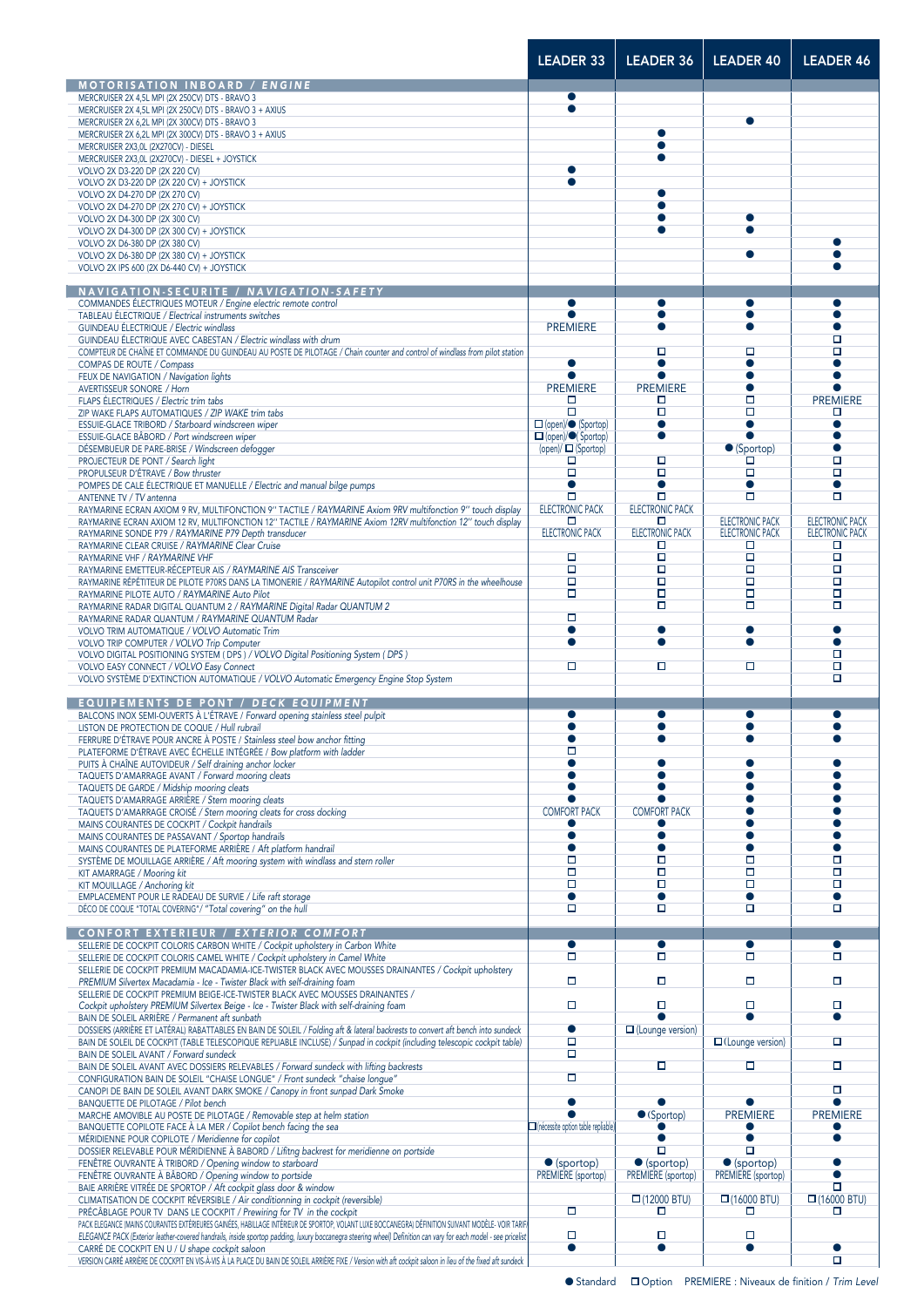|                                                                                                                                                                                                                                                 | <b>LEADER 33</b>                                         | <b>LEADER 36</b>                                         | <b>LEADER 40</b>                                    | <b>LEADER 46</b>                                          |
|-------------------------------------------------------------------------------------------------------------------------------------------------------------------------------------------------------------------------------------------------|----------------------------------------------------------|----------------------------------------------------------|-----------------------------------------------------|-----------------------------------------------------------|
| 2 TABLES TECK AVEC PIEDS TÉLESCOPIQUES POUR CARRÉ ARRIÈRE DE COCKPIT + COUSSINS POUR BAIN DE SOLEIL / 2 teak tables with folding legs for the aft cockpit saloon + sunpad cushions                                                              |                                                          | $\Box$ (Lounge version)                                  | $\Box$ (Lounge version)                             | □                                                         |
| HOUSSE DE PROTECTION PVC DE BANQUETTE ARRIÈRE DE COCKPIT / PVC Cockpit aft bench cover<br>HOUSSE DE PROTECTION PVC DE CARRÉ ARRIÈRE / PVC Protection for cockpit saloon                                                                         | □                                                        | о                                                        | П                                                   | $\Box$<br>□                                               |
| ENSEMBLE DE HOUSSES DE PROTECTION PVC DE POSTE DE PILOTAGE (BANQUETTE + TABLEAU DE BORD) / Set of wheelstation PVC covers                                                                                                                       | $\Box$                                                   | п                                                        | о                                                   | $\Box$<br>$\Box$                                          |
| HOUSSE DE PROTECTION PVC DE BAIN DE SOLEIL ARRIÈRE / Aft sunbath PVC protection cover<br>KIT DE FERMETURE ARRIÈRE DE COCKPIT SUNBRELLA DARK SMOKE / Cockpit aft closing kit Sunbrella Dark Smoke                                                | о                                                        | □                                                        | □                                                   | $\Box$                                                    |
| CASQUETTE DE COCKPIT SUNBRELLA DARK SMOKE / Cockpit sun awning Sunbrella Dark Smoke<br>FERMETURE DE COCKPIT SUNBRELLA DARK SMOKE / Cockpit cover                                                                                                | $\Box$<br>$\Box$                                         | о<br>$\Box$                                              | о<br>O                                              | $\Box$<br>$\Box$                                          |
| FERMETURE DE COCKPIT SUNWORKER CHARCOAL / Cockpit aft closing kit Sunworker Charcoal                                                                                                                                                            | $\square$ (Sportop)                                      | $\square$ (Sportop)                                      | $\square$ (Sportop)                                 | $\Box$                                                    |
| CABRIOLET + JOUES (VERSION OPEN) / Sprayhood + side curtains<br>TAUD D'HIVERNAGE EN PVC (VERSION OPEN) / PVC Sprayhood cover (open version)                                                                                                     | □<br>$\Box$                                              | $\square$ (open)<br>$\square$ (open)                     | $\square$ (open)<br>$\square$ (open)                |                                                           |
| LATTAGE TECK DE COCKPIT / Teak on cockpit floor                                                                                                                                                                                                 | $\Box$                                                   | Ó                                                        | <b>PREMIERE</b>                                     | <b>PREMIERE</b>                                           |
| LATTAGE TECK DE PLATEFORME / Teak on swim platform<br>LATTAGE TECK DE PASSAVANTS / Teak on side decks                                                                                                                                           | $\Box$                                                   | о<br>о                                                   | <b>PREMIERE</b><br>П                                | <b>PREMIERE</b><br>□                                      |
| PLATEFORME DE BAIN FIXE AVEC ÉCHELLE DE BAIN ENCASTRÉE / Swim platform including swim ladder                                                                                                                                                    | $\bullet$                                                | $\bullet$                                                | $\bullet$<br>о                                      | $\bullet$<br>$\Box$                                       |
| PLATEFORME DE BAIN HYDRAULIQUE / Hydraulic swim platform<br>PASSERELLE HYDRAULIQUE TÉLÉSCOPIQUE / Retractable hydraulic gangway                                                                                                                 |                                                          |                                                          | о                                                   | $\Box$                                                    |
| PASSERELLE MANUELLE REPLIABLE / Manual foldable gangway<br>PROJECTEUR SOUS MARIN / Underwater light                                                                                                                                             | $\Box$                                                   | о<br>$\Box$                                              | о                                                   | $\Box$                                                    |
| TABLE DE COCKPIT BOIS / Wooden cockpit table                                                                                                                                                                                                    |                                                          |                                                          |                                                     |                                                           |
| TABLE DE COCKPIT BOIS REPLIABLE + HOUSSE / Folding wood cockpit table + cover<br>DOUCHETTE DE COCKPIT (EAU FROIDE / EAU CHAUDE) / Cockpit shower (cold / hot water)                                                                             | pour option banquette copilote)                          | <b>PREMIERE</b>                                          | <b>PREMIERE</b>                                     | <b>PREMIERE</b>                                           |
| DOUCHETTE DE BAIN DE SOLEIL AVANT (EAU FROIDE) / Front sundeck shower (cold water)                                                                                                                                                              |                                                          | о                                                        | о                                                   | □                                                         |
| DOUCHETTE DE BAIN DE SOLEIL AVANT (EAU FROIDE / EAU CHAUDE) / Front sundeck shower (cold / hot water)<br>POMPE ÉLECTRIQUE DE LAVAGE DE PONT / Electrical sea pump for deck washing                                                              |                                                          |                                                          |                                                     | $\Box$                                                    |
| LAVE ANCRE / Anchor wash down<br>PRISE D'EAU DE QUAI / Dock water inlet                                                                                                                                                                         | П                                                        | п<br>о                                                   | П<br>□                                              | $\Box$<br>п                                               |
| COFFRE À ANNEXE / Tender locker                                                                                                                                                                                                                 | $\bullet$                                                | $\bullet$                                                | $\bullet$                                           |                                                           |
| GARAGE À ANNEXE / Tender garage<br>SUPPORTS À ANNEXE ESCAMOTABLES POUR PLATEFORME HYDRAULIQUE / Retractable chocks for tender on hydraulic swim platform                                                                                        |                                                          |                                                          | о                                                   | $\bullet$<br>о                                            |
| COFFRE DE COCKPIT / Cockpit locker                                                                                                                                                                                                              | $\bullet$                                                | $\bullet$                                                | $\bullet$                                           | $\bullet$                                                 |
| GRANDE ÉCHELLE DE BAIN TYPE PISCINE / Big bathing ladder                                                                                                                                                                                        |                                                          |                                                          |                                                     | □                                                         |
| CUISINE DE COCKPIT / COCKPIT GALLEY<br>EAU SOUS PRESSION / Pressured water                                                                                                                                                                      | $\bullet$                                                | $\bullet$                                                | $\bullet$                                           | $\bullet$                                                 |
| EVIER / Sink                                                                                                                                                                                                                                    |                                                          |                                                          |                                                     | $\bullet$                                                 |
| MEUBLE RANGEMENT DE CUISINE DE COCKPIT / Galley storage in cockpit<br>RÉFRIGÉRATEUR / Fridge                                                                                                                                                    | <b>COMFORT PACK</b><br>$\Box$ (42 L)                     | <b>COMFORT PACK</b><br>$\Box$ (42 L)                     | <b>COMFORT PACK</b><br>$\Box$ (42 L)                | $\bullet$<br>$\Box$ (42 L)                                |
| GRILL ÉLECTRIQUE DE COCKPIT / Electric grill                                                                                                                                                                                                    |                                                          | Π                                                        | Π                                                   | □                                                         |
| MACHINE À GLACONS / Ice maker                                                                                                                                                                                                                   |                                                          | $\Box$                                                   | O                                                   | $\Box$                                                    |
| CUISINE DE PLAGE ARRIERE / GALLEY ON AFT SWIMMING PLATFORM                                                                                                                                                                                      |                                                          |                                                          | $\Box$ (Lounge version)<br>Ò                        | о<br>$\Box$                                               |
| GRILL ÉLECTRIQUE DE PLAGE ARRIÈRE / Electric grill on aft swim platform<br>EVIER / Sink                                                                                                                                                         |                                                          |                                                          | Ω                                                   | $\Box$                                                    |
| PLANCHA GAZ AMOVIBLE SUR PLATEFORME DE BAIN / Removable gas grill on mast located on the aft platform                                                                                                                                           | о                                                        | о                                                        | п                                                   |                                                           |
| <b>CONFORT INTERIEUR / INTERIOR COMFORT</b>                                                                                                                                                                                                     |                                                          |                                                          |                                                     |                                                           |
| HARMONIE DE TISSUS STANDARD POUR CARRÉ/CABINES / Fabrics with standard colors in saloon/cabins<br>HARMONIE DE TISSUS OPTIONNELLE POUR CARRÉ/CABINES / Fabrics with optionnal colors in saloon/cabins                                            | $\bullet$<br>о                                           | $\bullet$<br>□                                           | $\bullet$<br>о                                      | $\bullet$<br>$\Box$                                       |
| KIT LINGE DE LIT MONALISON / MONALISON bedding kit<br>FINITION INTÉRIEURE NOYER FIL / Walnut interior woodworks                                                                                                                                 | о<br>$\bullet$                                           | о<br>$\bullet$                                           | Ω<br>$\bullet$                                      | $\Box$<br>$\bullet$                                       |
| FINITION INTÉRIEURE CHÊNE FLOTTÊ / White oak interior woodworks                                                                                                                                                                                 | $\Box$                                                   | □                                                        | о                                                   | $\Box$                                                    |
| ENSEMBLE MOQUETTES AMOVIBLES / Removable carpet set<br>ECLAIRAGES INDIRECTS INTÉRIEURS À LED / Inside indirect LED lighting                                                                                                                     | о<br><b>PREMIERE</b>                                     | о<br><b>PREMIERE</b>                                     | О                                                   | □<br>ш                                                    |
| PROJECTEURS DE COCKPIT / Cockpit spotlights                                                                                                                                                                                                     | □<br>$\Box$                                              | □<br>$\Box$                                              | <b>PREMIERE</b>                                     | <b>PREMIERE</b>                                           |
| FUSION PACK AUDIO / FUSION audio pack<br>CHAUFFAGE AIR PULSÉ (VERSION DIESEL UNIQUEMENT) / Pushed air heating system (diesel version only)                                                                                                      | $\Box$                                                   | $\Box$                                                   | □<br>$\Box$                                         | □<br>$\Box$                                               |
| CLIMATISATION RÉVERSIBLE / Air conditionning (reversible)<br>GROUPE ÉLECTROGÈNE / Generator                                                                                                                                                     | $\Box$ (16000 BTU)<br>$\Box$ (7.5 kw diesel or 6 kw gas) | $\Box$ (20000 BTU)<br>$\Box$ (7.5 kw diesel or 6 kw gas) | $\Box$ (20000 BTU)<br>$\Box$ (7.5 kw diesel or gas) | $\Box$ (20000 BTU)<br>$\Box$ (7.5 kw/11 kw diesel or gas) |
| LAVE-LINGE 6 KG SÉCHANT 4 KG / Washing machine (6kg) / dryer (4kg)                                                                                                                                                                              |                                                          |                                                          |                                                     | □                                                         |
| ECRAN DE CONTRÔLE NAVICOLOR PERMETTANT LA GESTION DE L'ÉNERGIE ÉLECTRIQUE À BORD /<br>NAVICOLOR control panel to manage electric power on board                                                                                                 | о                                                        |                                                          | ●                                                   |                                                           |
| MOUSTIQUAIRES DE HUBLOTS DE COQUE / Porthole mosquito screens                                                                                                                                                                                   | $\Box$                                                   | $\Box$                                                   | о                                                   | $\Box$                                                    |
| VARIATEUR DE LUMIÈRE INTÉRIEUR 3 ZONES / 3 zone interior light dimmer<br>PORTES CAPITONNÉES CUIR / Leather-related doors                                                                                                                        |                                                          |                                                          | $\bullet$<br>о                                      | $\bullet$<br>о                                            |
| <b>CARRE / SALOON</b>                                                                                                                                                                                                                           |                                                          |                                                          |                                                     |                                                           |
| VERSION D'AMÉNAGEMENT "OPEN SPACE" / "Open Space" layout version                                                                                                                                                                                | $\bullet$                                                | $\bullet$                                                | о                                                   |                                                           |
| RIDEAU DE SÉPARATION ENTRE LA CABINE AVANT ET LA CUISINE / Separation curtain between the front cabin and the galley<br>PORTE À GALANDAGE ENTRE LA CABINE AVANT ET LA CUISINE / Sliding retractable door between the front cabin and the galley | $\bullet$<br>о                                           | $\bullet$                                                | • (Open Space)                                      |                                                           |
| FINITION LAQUÉE BLANCHE SUR LES PORTES DES MEUBLES HAUTS / White lacquered finish on top units doors                                                                                                                                            | о<br>$\bullet$                                           |                                                          |                                                     | п<br>$\bullet$                                            |
| FENÊTRES DE COQUE / Hull windows<br>FENÊTRE D'HILOIRE / Coaming window                                                                                                                                                                          | Version "seavision"                                      | 0                                                        | $\bullet$                                           |                                                           |
| PUITS DE LUMIÈRE AU PLAFOND / Skylights<br>HUBLOTS OUVRANTS / Opening portholes                                                                                                                                                                 | <b>PREMIERE</b><br>0                                     | $\bullet$                                                |                                                     | $\bullet$                                                 |
| HUBLOT DE COQUE OUVRANT SUPPLÉMENTAIRE / Additional opening porthole                                                                                                                                                                            |                                                          | ●                                                        | <b>PREMIERE</b>                                     | $\bullet$                                                 |
| PANNEAUX DE PONT OUVRANTS / Opening deck hatches<br>TABLE DE SALON EN BOIS VERNIS / Varnished saloon table                                                                                                                                      | <b>PREMIERE</b>                                          |                                                          | <b>PREMIERE</b><br>$\bullet$                        | $\bullet$<br>$\bullet$                                    |
| ASSISE DE CARRÉ TRANSFORMABLE EN COUCHAGE DOUBLE + RIDEAU D'ENTRÉE (+ASSISE ADITIONNELLE POUR LE LEADER 40) /                                                                                                                                   |                                                          |                                                          |                                                     |                                                           |
| Saloon convertible into double berth + entrance door curtains (+ additional seat-closed interior layout)<br>2 POUFS / 2 cushionned stool                                                                                                        |                                                          |                                                          | п<br>о                                              | п<br>$\Box$                                               |
| TV LED 32" / TV LED 32"<br>PRÉCÂBLAGE TV + LECTEUR FUSION (LARGEUR TV MAX DISPO) / Prewiring for TV + FUSION player (max width for TV available)                                                                                                |                                                          |                                                          | $\Box$ (max 560 mm)                                 | $\Box$<br>$\Box$ (max 32")                                |
| JEU DE RIDEAUX CARRÉ, CABINES, SALLES D'EAU (HORS SEAVISION) / Curtains set for saloon, cabins, heads (without Seavision)                                                                                                                       | $\bullet$                                                |                                                          |                                                     |                                                           |
| COFFRES SOUS LES BANQUETTES / Storages under benchseats                                                                                                                                                                                         | $\bullet$                                                | ●                                                        | $\bullet$                                           | $\bullet$                                                 |
| <b>CABINE AVANT / FORWARD CABIN</b>                                                                                                                                                                                                             |                                                          | $\bullet$                                                |                                                     |                                                           |
| LIT DOUBLE / Double berth<br>2 LITS SIMPLES CONVERTIBLES EN LIT DOUBLE / 2 single berths convertible into a double berth                                                                                                                        | $\bullet$                                                |                                                          | $\bullet$                                           | $\bullet$                                                 |
| MEUBLES HAUTS / Overhead lockers<br>FINITION LAQUÉE BLANCHE SUR LES PORTES DES MEUBLES HAUTS / White lacquered finish on overhead lockers                                                                                                       | о<br>о                                                   |                                                          |                                                     | о                                                         |
| PENDERIE / Hanging locker                                                                                                                                                                                                                       | ●                                                        |                                                          |                                                     | ●                                                         |
|                                                                                                                                                                                                                                                 |                                                          |                                                          |                                                     |                                                           |
| FENÊTRES DE COQUE / Hull windows<br>HUBLOTS OUVRANTS DE COQUE / Opening portholes                                                                                                                                                               | $\bullet$                                                | ●                                                        | $\bullet$<br>$\bullet$                              | $\bullet$                                                 |